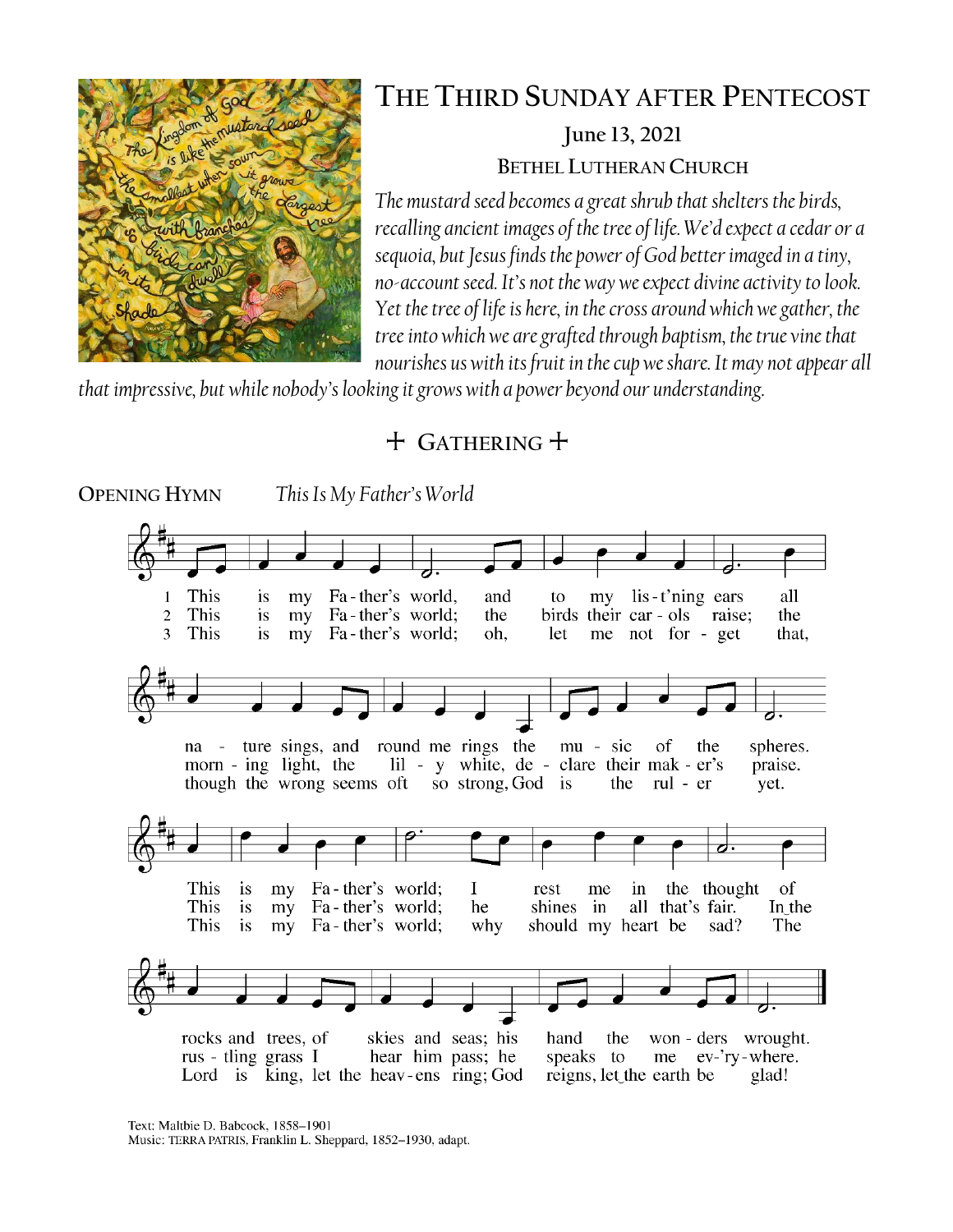**CONFESSION AND FORGIVENESS**

*All may make the sign of the cross, the sign marked at baptism.*

- P. We are gathered in the name of the Father, and of the  $+$  Son, and of the Holy Spirit.
- **C. Amen.**
- P. Trusting God's promise of forgiveness, let us confess our sin against God and one another.

*Silence is kept for reflection and self-examination.*

- P. Loving God,
- **C. we confess that we have not loved You with our whole hearts; we have not loved our neighbors as ourselves. We have failed to worship You with our whole being and to share the abundance of grace You give us. We have acted out of selfish ambition rather than the interests of others; we have nursed grudges rather than seeking reconciliation and peace. Forgive us and renew in us the mind of Christ Jesus, that we may live according to Your will. Amen.**
- P. Since we are justified by faith . . . the Holy Spirit.
- **C. Amen.**

### **GREETING**

- P. The grace of our Lord, Jesus Christ, the love of God, and the communion of the Holy Spirit be with you all.
- **C. And also with you.**

## **PRAYER OF THE DAY**

- P. O God, You are the Tree of Life, offering shelter to all the world. Graft us into Yourself and nurture our growth, that we may bear Your truth and love to those in need, through Jesus Christ our Lord.
- **C. Amen.**

# + **WORD** +

## **FIRST READING: Ezekiel 17:22–24**

*Tree imagery is used in a messianic prophecy to tell how the LORD will choose someone from Judah's royal family (the cedar tree) to reign over all creation. This tree will be planted on Mount Zion, the location of the holy temple.*

Thus says the Lord GOD:

I Myself will take a sprig from the lofty top of a cedar;

- I will set it out.
- I will break off a tender one from the topmost of its young twigs;

I Myself will plant it on a high and lofty mountain.

23On the mountain height of Israel I will plant it,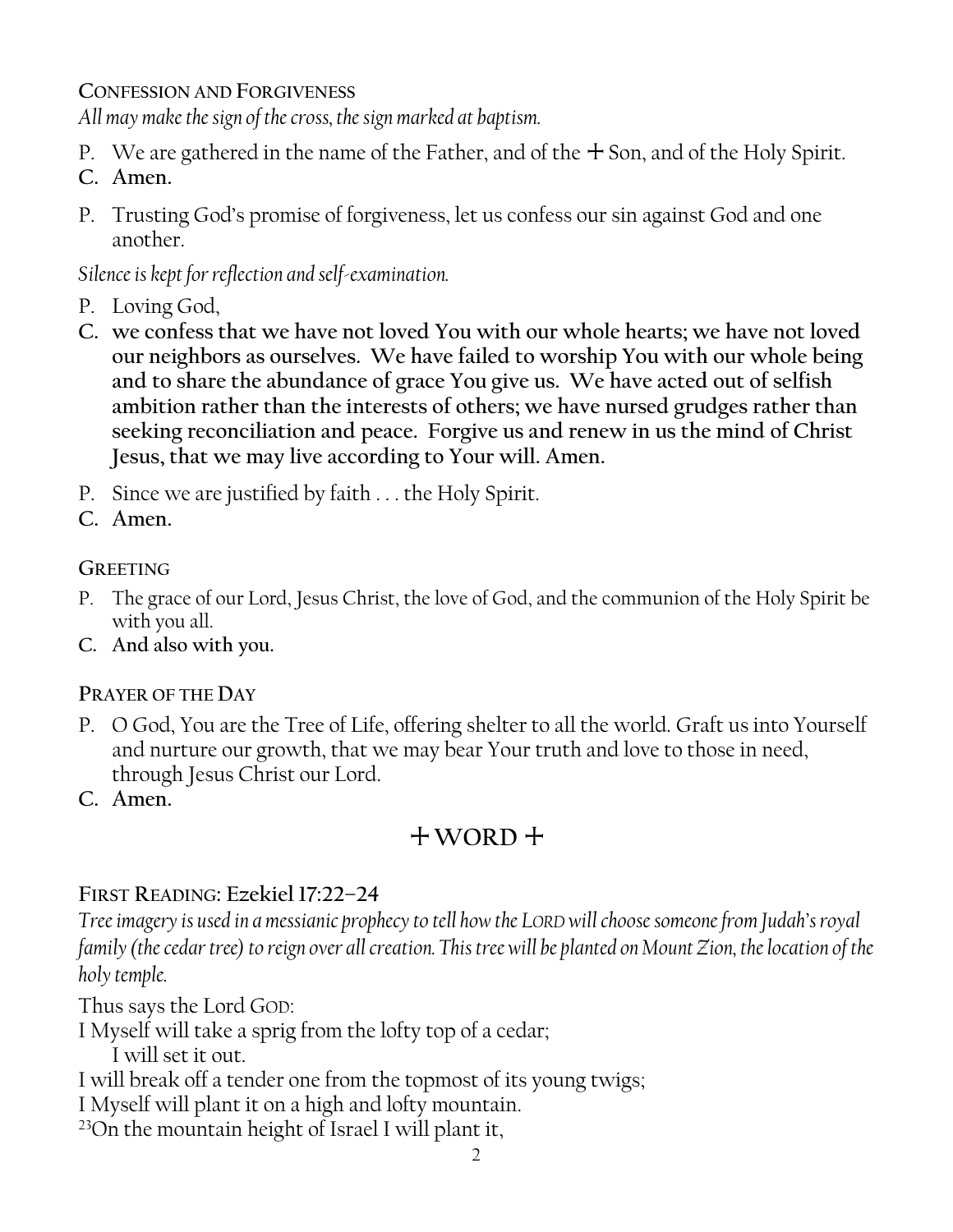in order that it may produce boughs and bear fruit, and become a noble cedar.

Under it every kind of bird will live; in the shade of its branches will nest winged creatures of every kind. <sup>24</sup>All the trees of the field shall know that I am the LORD. I bring low the high tree, I make high the low tree; I dry up the green tree and make the dry tree flourish. I the LORD have spoken; I will accomplish it.

L. The Word of the Lord. **C. Thanks be to God.**

#### **PSALM 130**

*The righteous shall spread abroad like a cedar of Lebanon.* It is a good thing to give thanks to the LORD, and to sing praises to Your name, O Most High; **2 to tell of Your lovingkindness early in the morning and of Your faithfulness in the night season;** <sup>3</sup>on the psaltery, and on the lyre, and to the melody of the harp. **<sup>4</sup>For You have made me glad by Your acts, O LORD; and I shout for joy because of the works of Your hands.**  <sup>11</sup>The righteous shall flourish like a palm tree, and shall spread abroad like a cedar of Lebanon. **<sup>12</sup>Those who are planted in the house of the LORD shall flourish in the courts of our God;**  $13$ they shall still bear fruit in old age; they shall be green and succulent; **<sup>14</sup>that they may show how upright the LORD is, my rock, in whom there is no fault**.

### **SECOND READING:** 2 Corinthians **5:6–10, 14–17**

*Paul encourages believers to live by faith and not by sight. We do not consider Jesus from a human perspective but through the eyes of faith, believing He died for all and was raised. All who are in Christ are now in God's new creation.*

So we are always confident; even though we know that while we are at home in the body we are away from the Lord—<sup>7</sup> for we walk by faith, not by sight.  $8$  Yes, we do have confidence, and we would rather be away from the body and at home with the Lord. <sup>9</sup>So whether we are at home or away, we make it our aim to please Him. <sup>10</sup>For all of us must appear before the judgment seat of Christ, so that each may receive recompense for what has been done in the body, whether good or evil.

<sup>14</sup>For the love of Christ urges us on, because we are convinced that one has died for all;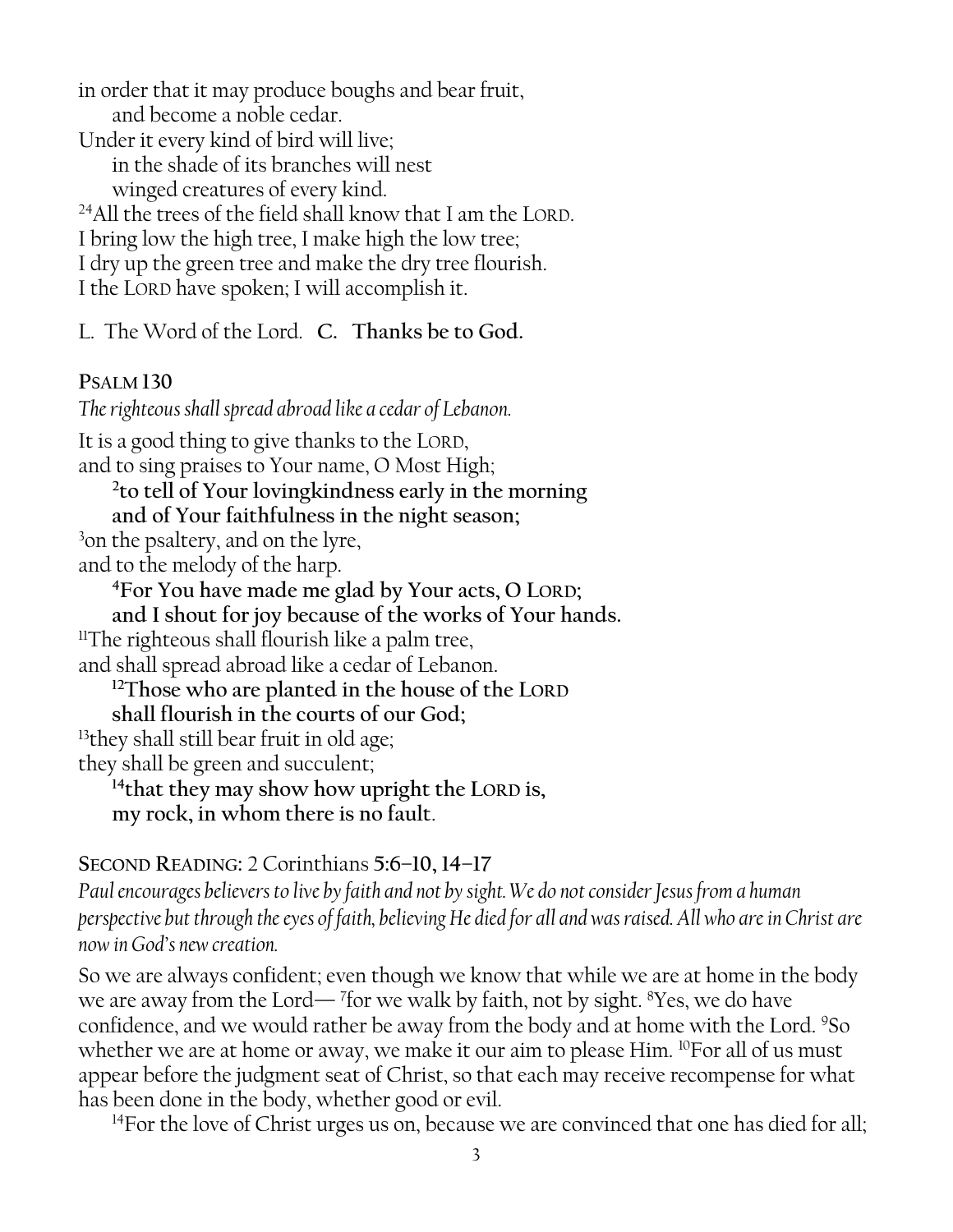therefore all have died. <sup>15</sup>And He died for all, so that those who live might live no longer for themselves, but for Him who died and was raised for them.

<sup>16</sup>From now on, therefore, we regard no one from a human point of view; even though we once knew Christ from a human point of view, we know Him no longer in that way. <sup>17</sup>So if anyone is in Christ, there is a new creation: everything old has passed away; see, everything has become new!

L. The Word of the Lord. **C. Thanks be to God**

### **GOSPEL ACCLAMATION**



## HOLY GOSPEL: St. Mark 3**4:26–34**

*Jesus frequently uses parables to teach ordinary people as they are able to hear and understand. Images of sowing and growing show the vitality of God's kingdom.*

## **C. Glory to you, O Lord.**

[Jesus said,] "The kingdom of God is as if someone would scatter seed on the ground, <sup>27</sup>and would sleep and rise night and day, and the seed would sprout and grow, he does not know how. <sup>28</sup>The earth produces of itself, first the stalk, then the head, then the full grain in the head. <sup>29</sup>But when the grain is ripe, at once he goes in with his sickle, because the harvest has come."

<sup>30</sup>He also said, "With what can we compare the kingdom of God, or what parable will we use for it? <sup>31</sup>It is like a mustard seed, which, when sown upon the ground, is the smallest of all the seeds on earth; <sup>32</sup>yet when it is sown it grows up and becomes the greatest of all shrubs, and puts forth large branches, so that the birds of the air can make nests in its shade."

<sup>33</sup>With many such parables He spoke the word to them, as they were able to hear it; <sup>34</sup>He did not speak to them except in parables, but He explained everything in private to His disciples.

P. The Gospel of the Lord.

**C. Praise to you, O Christ.**

### **SERMON**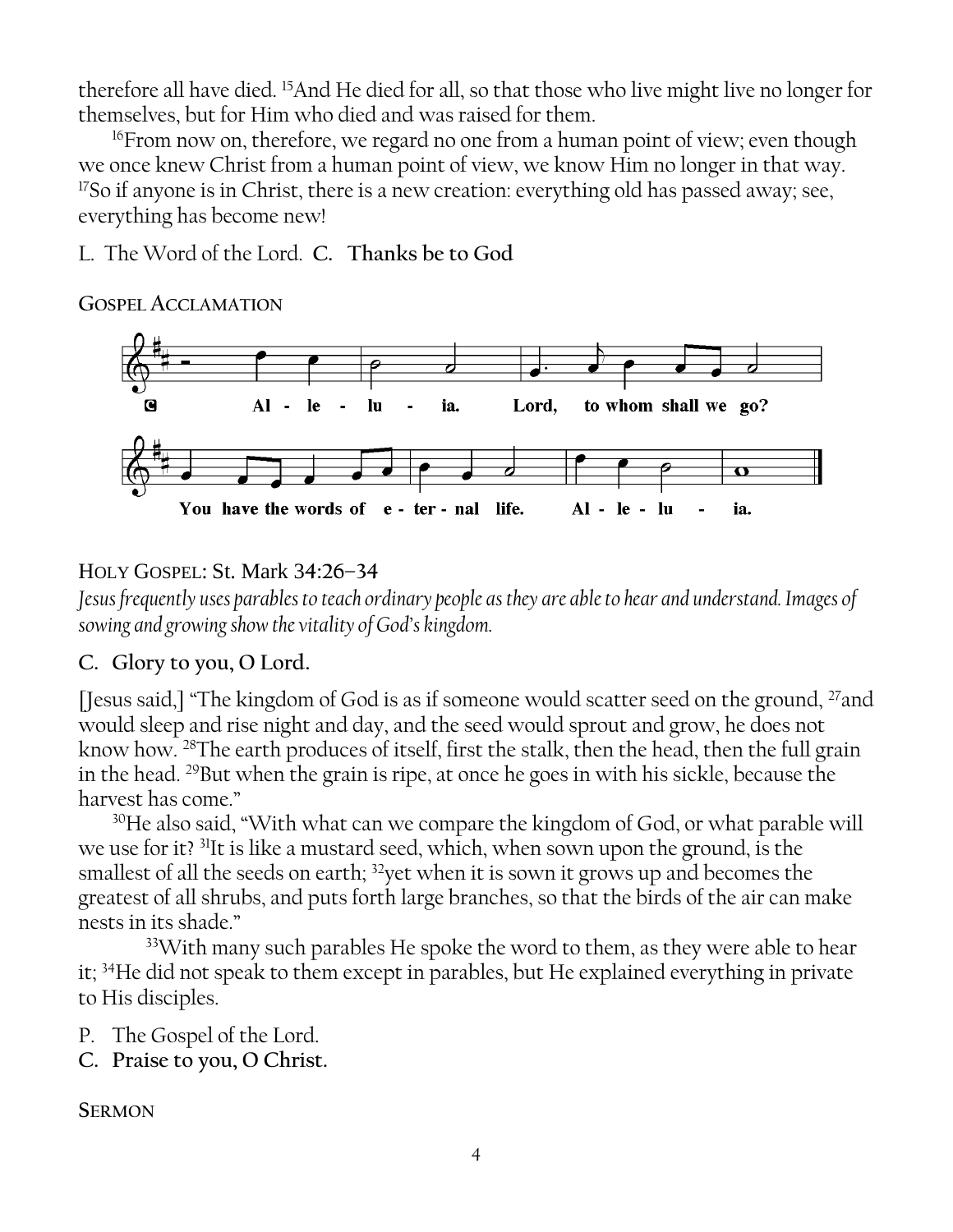**HYMN OF THE DAY** *For the Fruit of All Creation*



Text: Fred Pratt Green, 1903-2000 Music: AR HYD Y NOS, Welsh traditional

Text © 1970 Hope Publishing Company, Carol Stream, IL 60188. All rights reserved. Used by permission.

**ANNOUNCEMENTS**

#### **THE APOSTLES' CREED**

- I believe in God, the Father almighty, creator of heaven and earth.
- I believe in Jesus Christ, His only Son, our Lord.
- He was conceived by the power of the Holy Spirit and born of the virgin Mary.
- He suffered under Pontius Pilate, was
- crucified, died, and was buried.
- He descended into hell.
- On the third day He rose again.

He ascended into heaven, and is seated at the right hand of the Father. He will come again to judge the living and the dead. I believe in the Holy Spirit, the holy catholic Church,

the communion of saints, the forgiveness of sins, the resurrection of the body, and the life everlasting. Amen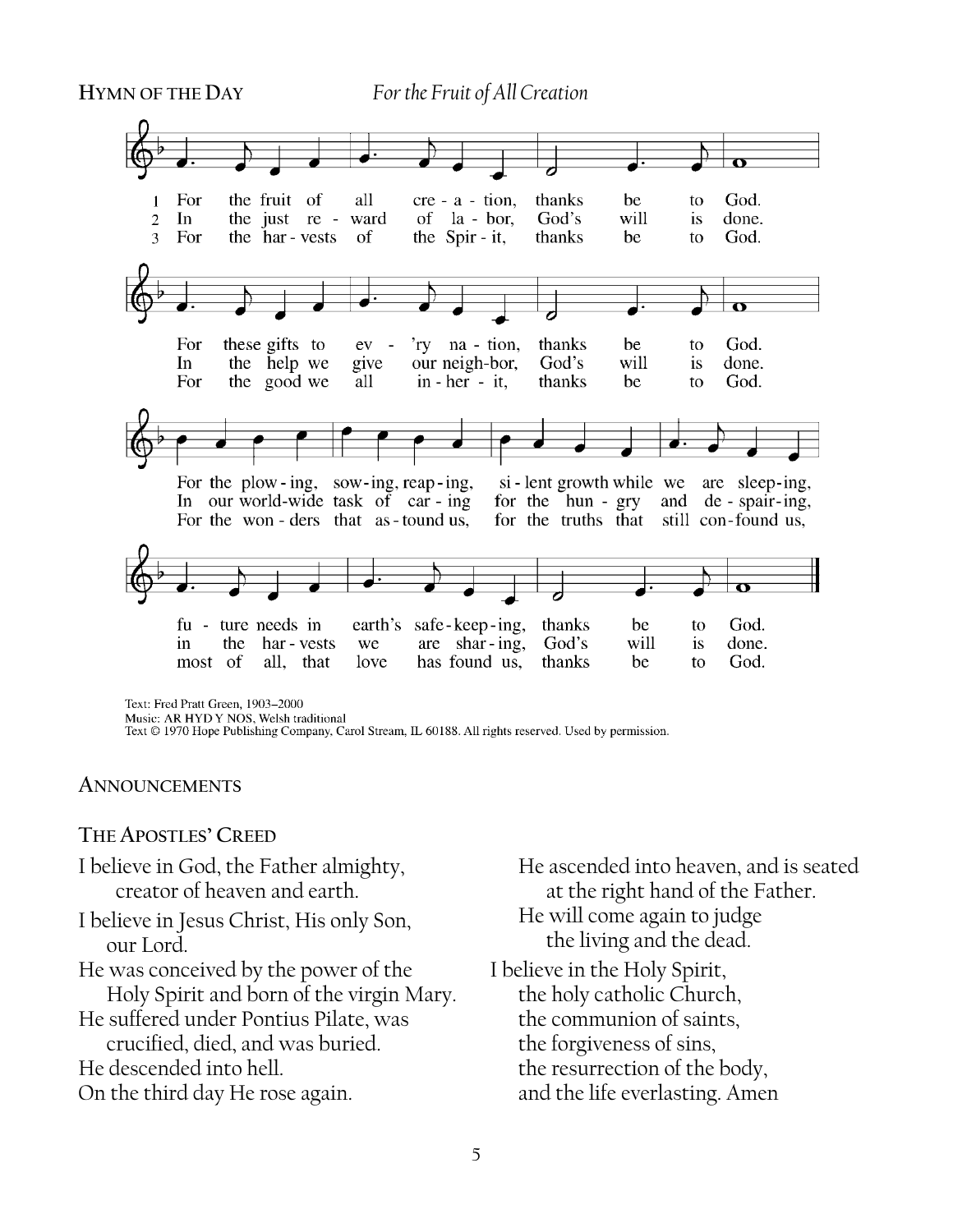## **PRAYERS OF THE CHURCH**

Trusting the Spirit's power, let us pray for the Church, and the world, and all those in need.

## *A brief silence.*

Holy God, You plant the seeds of faith in every nation. Enliven Your church, so that the good news of Your grace may root and grow throughout the world. Lord, in Your mercy, **C. hear our prayer.**

Creator, even the trees, shrubs, and flowers delight in Your goodness. From the depths of the soil to the highest mountain, bring forth new plants. Restore growth to places suffering drought. Lord, in Your mercy,

## **C. hear our prayer.**

God of wisdom, You provide for all nations and peoples. We pray for governments and international organizations, for all who shelter refugees and strive for peace and justice. Lord, in Your mercy,

## **C. hear our prayer.**

If anyone is in Christ, there is a new creation. Bring the abundant healing blessings of the new creation into the lives of those who suffer illness or deprivation of any kind. We pray especially for Emily, Angie, Shirlee, Bill & Karen, Bill Ningen, Carol, Sylvia, and Norma. We pray also for the family and friends of Sylvia Pridal who are grieving her death. Strengthen and renew us with Your Spirit. Lord, in Your mercy,

### **C. hear our prayer.**

Faithful God, You prosper the work of our hands. Use us to reach out to those in need of love and care and encourage us to share the faith You give us. We trust Your Spirit moving through and among us even when we do not see the fruits of our labors. Lord, in Your mercy,

### **C. hear our prayer.**

Eternal God, we give thanks for all the saints who are now at home with You, especially Jim and Sylvia Pridal. We look forward to that day when we are reunited in Your new creation. Lord, in your mercy,

### **C. hear our prayer.**

By the sure guidance of Your Holy Spirit, O God, we life up our prayers in trust and thanksgiving; through Jesus Christ our Lord.

**C. Amen.**

### **SHARING THE PEACE OF THE LORD**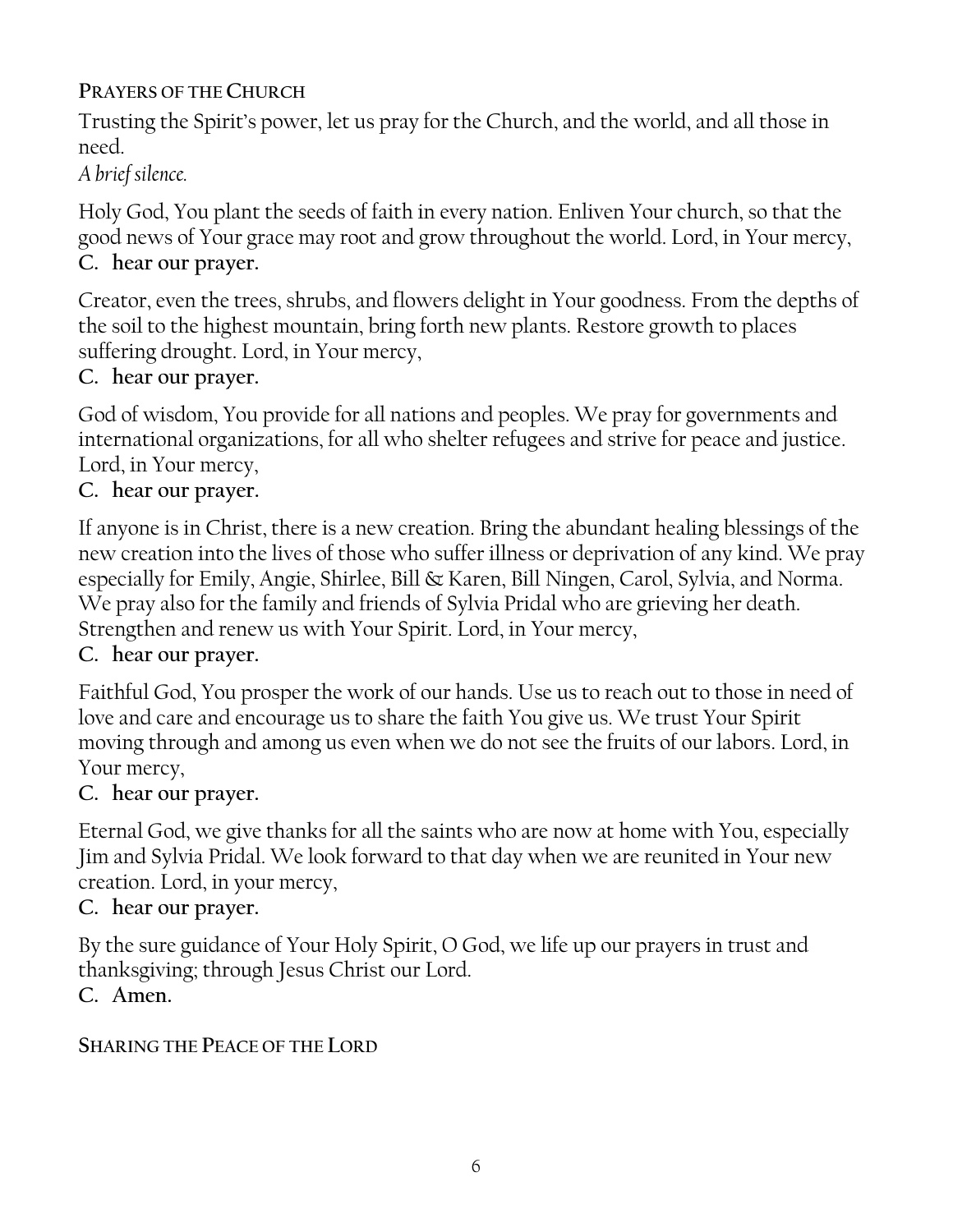**OFFERING /Offertory**



**OFFERTORY PRAYER**

- P. Blessed are you,
- **C. O Lord our God, maker of all things. Through Your goodness You have blessed us with these gifts. With them we offer ourselves to Your service and dedicate our lives to the care and redemption of all that You have made, for the sake of Him Who gave Himself for us, Jesus Christ our Lord. Amen.**





**THE GREAT THANKSGIVING**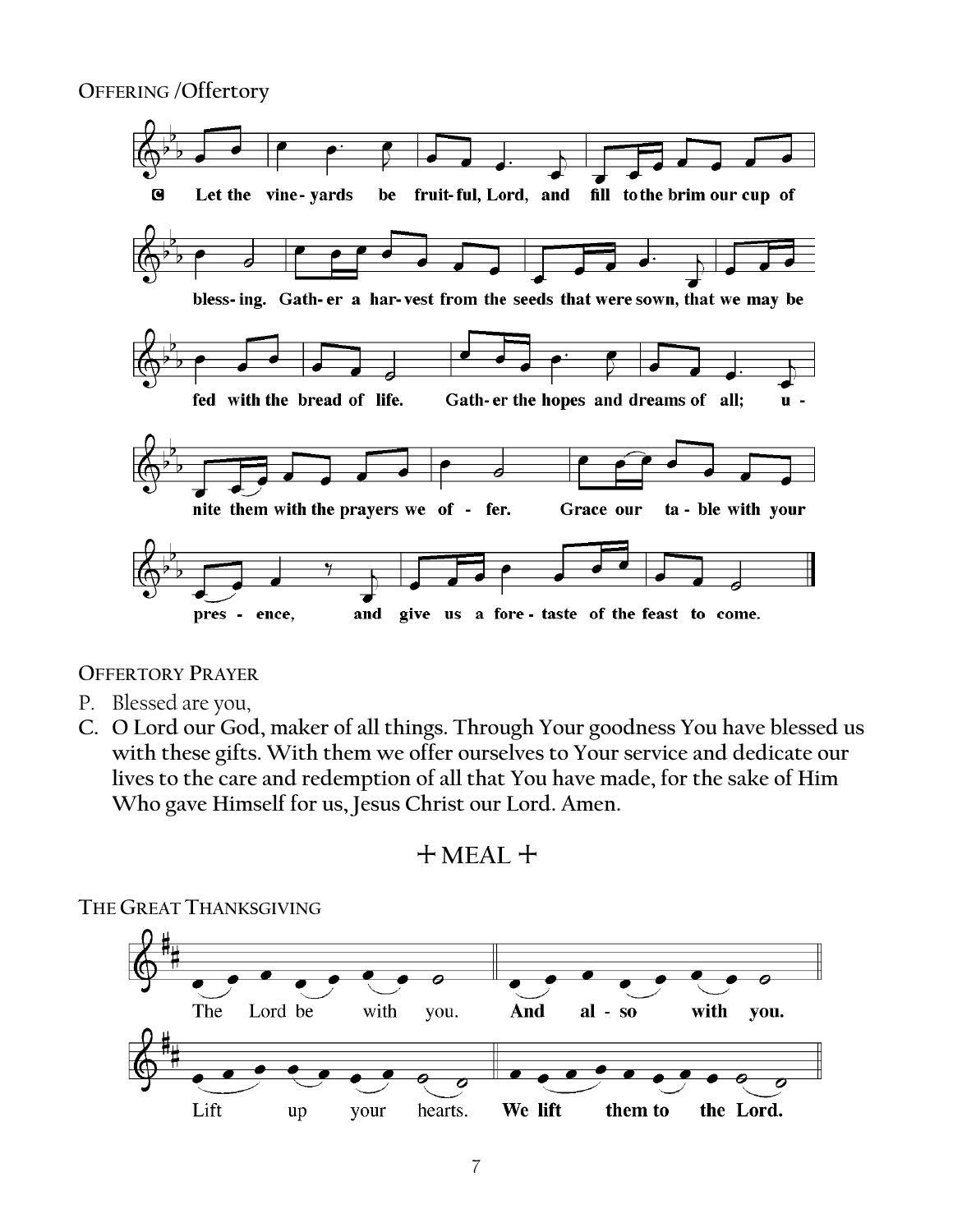

**EUCHARISTIC PRAYER**

- P. You are indeed holy … accomplished our salvation.
- **C. Amen.**
- P. In the night in … the Lord's death until He comes.
- **C. Christ has died. Christ is risen. Christ will come again.**
- P. Send now Your Holy Spirit … both now and forever.

**C. Amen.**

**THE LORD'S PRAYER**

**Our Father Who art in heaven, hallowed be Thy name, Thy kingdom come, Thy will be done, on earth as it is in heaven. Give us this day our daily bread; and forgive us our trespasses**

**as we forgive those who trespass against us; and lead us not into temptation, but deliver us from evil. For Thine is the kingdom, and the power, and the glory, forever and ever. Amen**

**DISTRIBUTION**

**POST–COMMUNION BLESSING** 

- P. The Body and Blood . . . keep you in His grace.
- **C. Amen**

**POST-COMMUNION SONG**

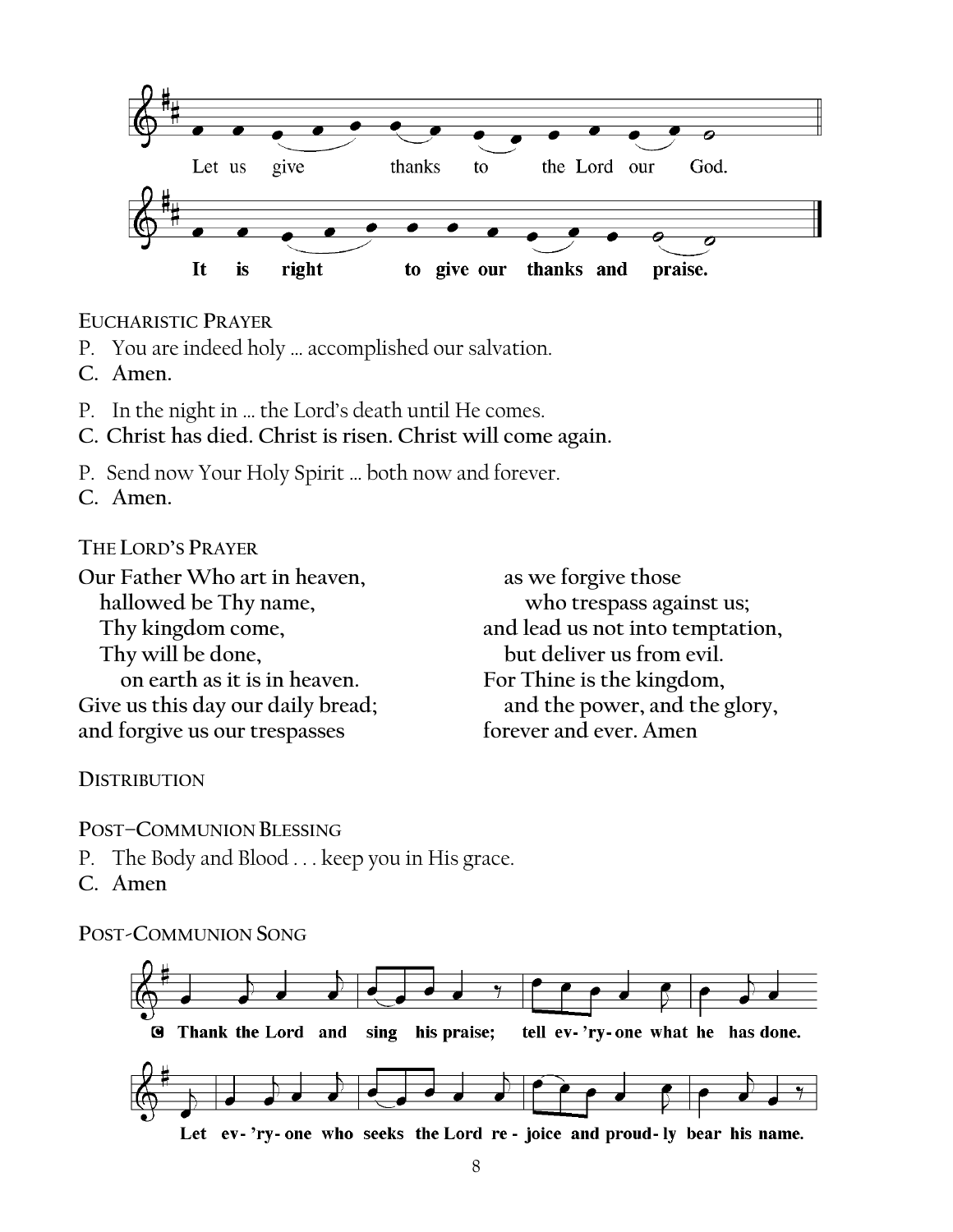

#### **POST COMMUNION PRAYER**

- P. Jesus Christ, You have given . . . Lord forevermore.
- **C. Amen.**

## + **SENDING** +

**BLESSING**

P. Jesus is the vine and we are the branches. May you be rooted and grounded in His love. Almighty God, Father,  $+$  Son, and Holy Spirit, bless you now and forever.

**C. Amen**



**DISMISSAL** 

- P. Go in peace to love and serve the Lord.
- **C. Thanks be to God.**